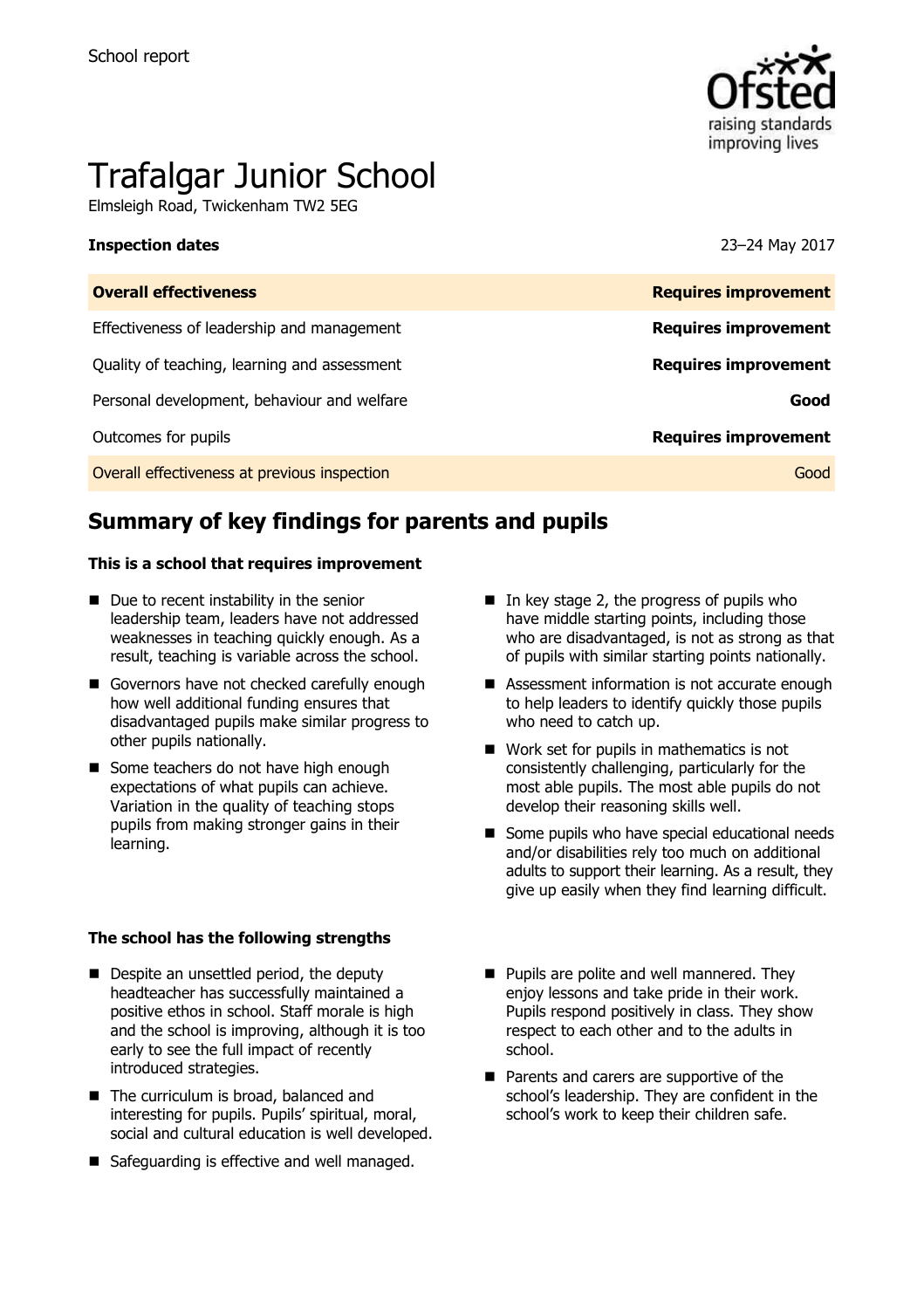

# **Full report**

### **What does the school need to do to improve further?**

- Strengthen the leadership skills of senior and middle leaders and ensure that:
	- teaching is at least good so that pupils, particularly middle-ability pupils, make good progress from their starting points
	- the school's assessment system provides accurate information for teachers to plan more effective learning and strengthen pupils' progress, particularly for disadvantaged pupils
	- teachers deploy additional adults effectively so that they have a positive impact on pupils' learning, particularly for pupils who have special educational needs and/or disabilities.
- $\blacksquare$  Raise standards in mathematics by ensuring that:
	- more disadvantaged pupils reach average or above-average standards by the end of Year 6
	- teachers consistently set demanding tasks so that the most able pupils make rapid progress.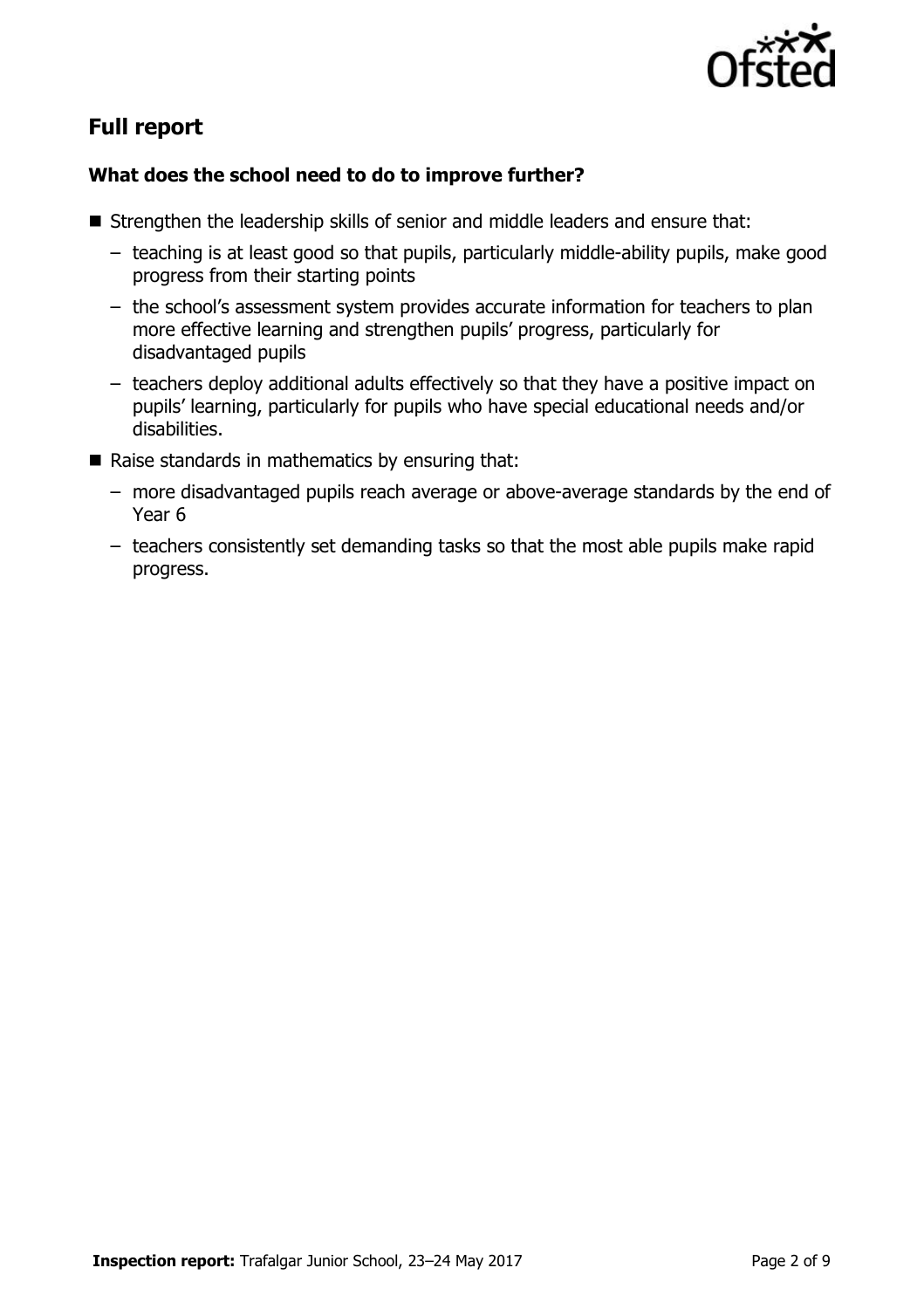## **Inspection judgements**

#### **Effectiveness of leadership and management Requires improvement**

- Leaders have not been rigorous in sustaining the good teaching across the school since the previous inspection. The link between teachers' objectives, set through the school's performance management process, and pupils' progress is not sharp enough. As a result, leaders have not been able to hold teachers to account for the inconsistency in pupils' progress.
- $\blacksquare$  The use of pupil premium funding has not been effective in the past. As a result, differences remained between the achievement of disadvantaged pupils, including the most able and middle-ability pupils, and other pupils nationally at the end of key stage 2 in 2016. This was the case in writing and mathematics. Leaders have revised the way that the pupil premium funding is used so that disadvantaged pupils receive more focused support than before. Currently, evidence in pupils' books shows that these pupils are starting to make better progress.
- Additional funding for pupils who have special needs and/or disabilities has not been spent well. The quality of support provided by additional staff is too variable to enable this group of pupils to make good progress from their starting points.
- Middle leaders share senior leaders' determination to improve the school. They are developing the skills to hold teachers to account more effectively and to support less experienced teachers. However, they have not been in post long enough to show a sustained impact on teaching quality and pupils' outcomes.
- Leaders have not ensured that the school's system for providing guidance to pupils is followed across the school. As a result, pupils' work does not improve as quickly as it could.
- The physical education and sports funding is helping to develop pupils' understanding of what constitutes a healthy lifestyle. For example, pupils explored healthy options when creating hamburgers by adding vegetables and pulses. The wide variety of well-attended extra-curricular sports clubs contributes well to pupils' enjoyment of school. The school recently became borough champions for gymnastics in a local competition.
- Teachers new to the profession receive appropriate support from the school. They are very positive about the guidance they have received from the deputy headteacher. They attend training that is having a beneficial impact on improving their classroom practice. They have a clear understanding of the school's safeguarding procedures.
- The broad and balanced curriculum provides pupils with a range of interesting experiences. Outings and visits, including to theatres, places of worship and art galleries, develop the skills required to prepare pupils for life in modern Britain.
- Promotion of pupils' spiritual, moral, social and cultural development is effective. Together with the governors, leaders have developed the 'Pride' values at Trafalgar Junior School (Positive, Relevant, Inclusive, Demanding and Exciting). Pupils demonstrate these in the positive and mature ways that they conduct themselves in school.
- Parents are very positive about the work the school does to give their children

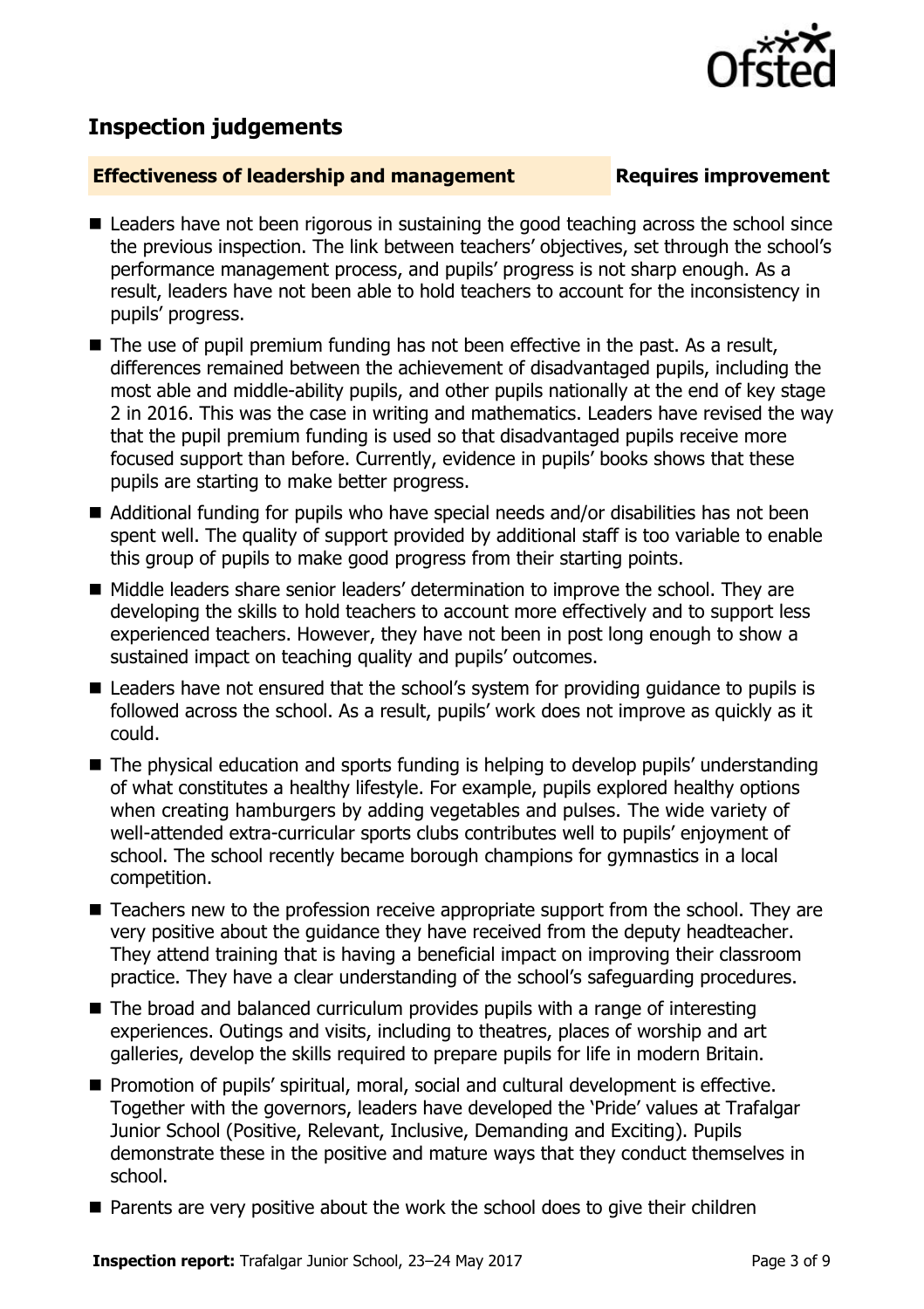

stimulating experiences in their learning. They typically say that the school is a happy and safe place for their children to be.

#### **Governance of the school**

- Since the previous inspection, governors have recruited new members with the appropriate skills to hold leaders to account. As a result, their confidence is growing in being able to challenge and support leaders effectively.
- Governors recognise that improvements are required. They know what is needed to strengthen capacity in the senior leadership team in order to improve progress for all pupils across the school, particularly in mathematics.
- Governors work in an effective partnership with the neighbouring infant school and the local authority. They have a more accurate view of the school's strengths and areas for improvement than in the past.

### **Safeguarding**

- $\blacksquare$  The arrangements for safeguarding are effective.
- Leaders work in close collaboration with external agencies to ensure that effective communication between the school, parents, carers and external agencies helps to keep pupils safe.
- Leaders ensure that they make the required checks when recruiting new staff. School leaders, including governors, regularly check the school's single central record for accuracy. Training is up to date for all staff, including training to raise staff's awareness of the 'Prevent' duty, female genital mutilation and child sexual exploitation. Staff know how to raise concerns using the school's system. As a result, information-sharing is effective and leaders have created a successful culture of safeguarding for pupils.

### **Quality of teaching, learning and assessment France Requires improvement**

- The quality of teaching is variable and does not enable pupils to make good or better progress. Historically, leaders' actions have not been swift enough to tackle weaker teaching.
- Teachers' expectations of what pupils can do are not high enough across the school to secure good progress for pupils, particularly in mathematics. Work in mathematics is not routinely challenging for the most able pupils. This results in limited progress for some cohorts. When pupils are not engaged by demanding work, their concentration declines and, as a result, their progress is reduced.
- Teachers do not consistently use information from assessments of pupils' progress well enough to secure good progress for all groups of pupils, particularly the middle-ability pupils. This is most evident in mathematics. Teaching does not build on pupils' prior knowledge securely to ensure that they make good or better progress. In some classes, variable challenge for the most able pupils means that they do not develop their mathematical-reasoning skills well.
- Teaching does not ensure that additional adults support pupils who have special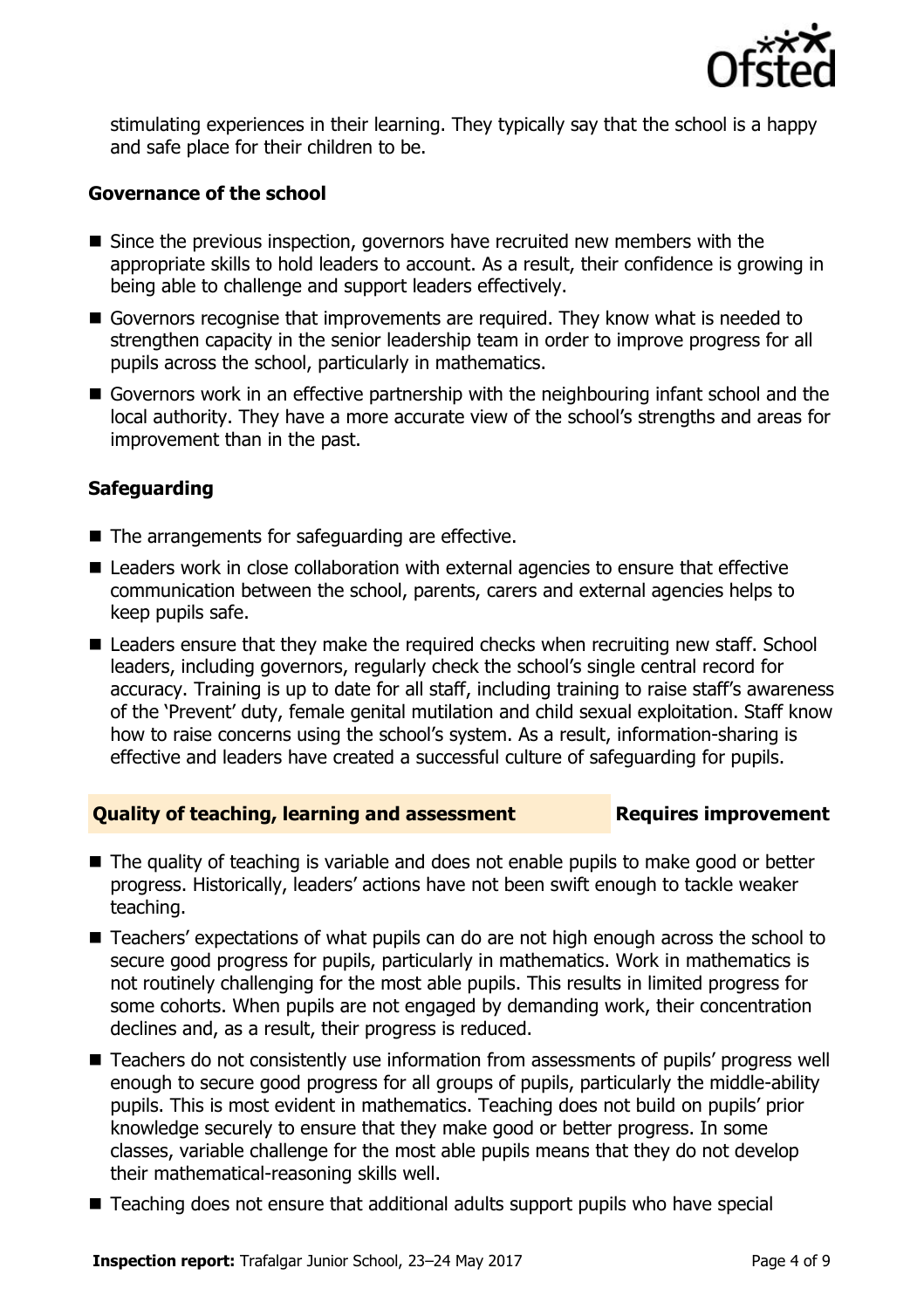

educational needs and/or disabilities effectively in their learning. As a result, some pupils who have special educational needs and/or disabilities do not persevere in their work and give up too readily when they find learning difficult.

- Teachers' subject knowledge of reading is strong. Texts are challenging and matched well to pupils' abilities. As a result, pupils develop a real love of reading. There is a well-stocked library and pupils enjoy choosing the challenging books. As a result, pupils' progress in reading is good.
- Work in pupils' subject books shows that teachers give pupils a wide range of opportunities to write at length across the curriculum. Pupils' presentation is of a good quality and demonstrates the pride pupils take in their work.

#### **Personal development, behaviour and welfare Good**

#### **Personal development and welfare**

- The school's work to promote pupils' personal development and welfare is good.
- **Pupils are happy and enjoy coming to school. They respond well to adults and to each** other. They talk about their learning and recognise when teachers' advice challenges them to improve. They say that this varies across the school.
- The school's work to support pupils' mental health has been successful in developing their self-confidence and emotional well-being. As a result, pupils work and play well together, and relationships between pupils and staff are strong across the school.
- Pupils are clear in their understanding of personal safety. They know how to identify risks online and how to keep themselves safe.
- $\blacksquare$  School records show that bullying is rare. Pupils show a good understanding of what constitutes bullying. They have confidence in the staff to deal with their concerns.

#### **Behaviour**

- The behaviour of pupils is good.
- The school's behaviour system is clear. Pupils said that the teachers apply rewards and sanctions consistently. Pupils are confident and demonstrate positive behaviours.
- **Pupils behave well in lessons. However, pupils said that when learning is not** sufficiently challenging for the most able pupils, or too hard for lower-ability pupils, some pupils 'switch off' in class.
- The school looks at patterns in pupils' attendance. School leaders have used this information to identify those families that require support to ensure that their children attend regularly. As a result, attendance has improved and is currently above the national average.
- **Parents are happy with the school's approach to keeping their children safe. Those** parents who spoke to inspectors expressed their support for the school's leadership.

**Outcomes for pupils Requires improvement**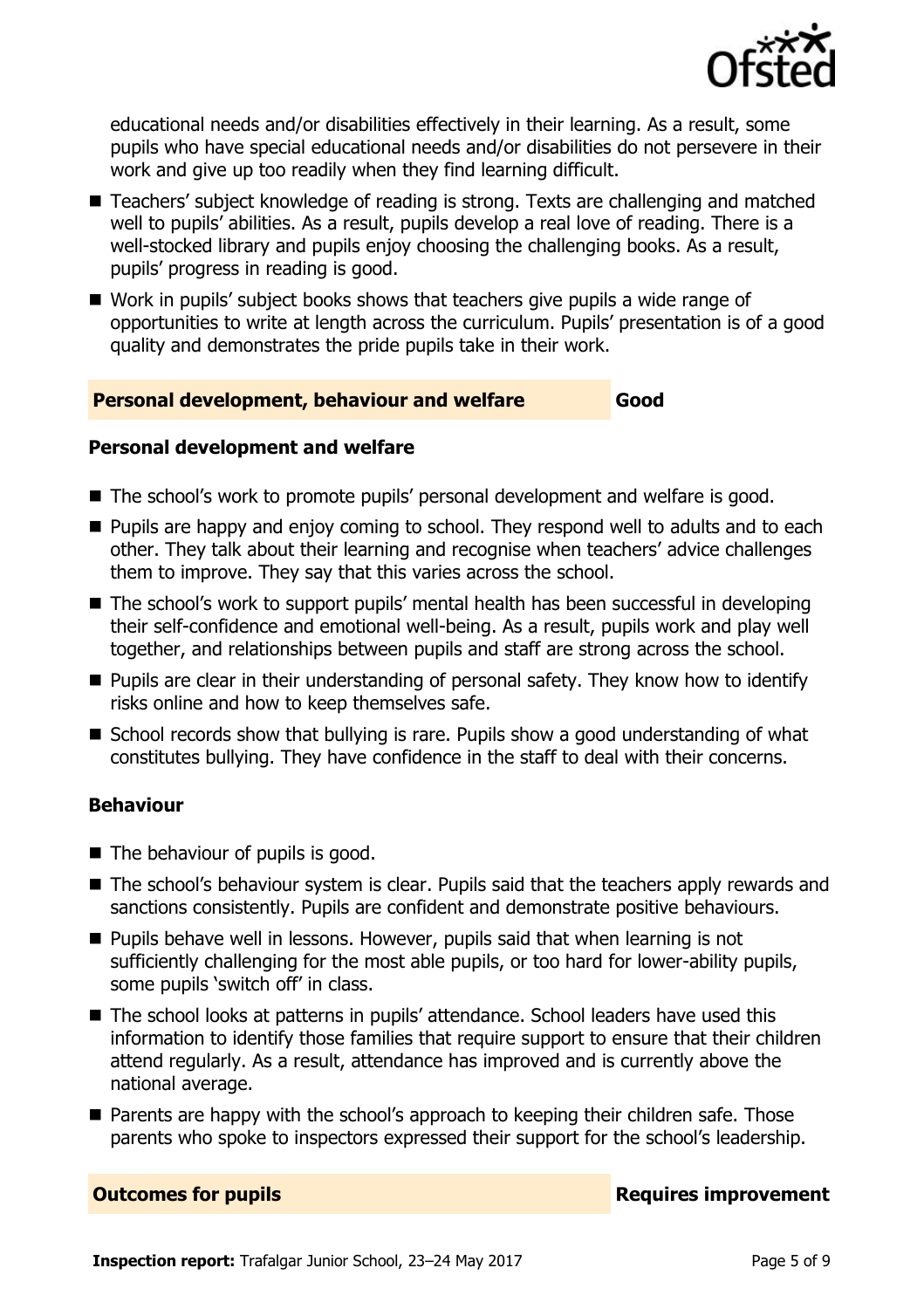

- In the 2016 Year 6 assessments, middle-attaining pupils did not make enough progress from their starting points. In both writing and mathematics, this group of pupils made significantly less progress than others nationally with similar starting points.
- The proportion of pupils who met the expected standard in mathematics was below the national average in 2016. Leaders have put plans in place to address the weaknesses in teaching that led to this underperformance. Although progress in mathematics is improving overall, evidence in pupils' books shows that there is still some variation in the challenge set for most-able pupils.
- Teachers do not use assessment information showing the progress made by pupils who have special educational needs and/or disabilities sharply. As a result, guidance for these pupils is not always appropriate to support their learning from their starting points. This limits the progress these pupils make.
- $\blacksquare$  Progress across key stage 2 in writing and mathematics for disadvantaged pupils, including the most able disadvantaged, was below national averages in recent years. School leaders have taken effective action to address this and use the pupil premium funding effectively. They measure the progress of disadvantaged pupils regularly in order to check that these pupils make accelerated progress. Current pupils' books show that disadvantaged pupils' progress is improving, particularly in Year 6.
- Outcomes in reading across the school are strong. Pupils develop their reading skills well. The proportion of pupils who achieved the expected and highest standards in 2016 at the end of key stage 2 was above the national average.
- By the end of Year 6, pupil's attainment in writing is in line with the national average. The proportion of most-able pupils, particularly boys, achieving the highest standard in writing was above the national average.
- **Pupils' books show that current pupils at the school make good progress when work is** challenging. Work in pupils' books in a wide range of curriculum subjects shows that pupils apply their basic skills well. Pupils rise to teachers' high expectations of the quality of presentation, as can be seen in pupils' books across the school.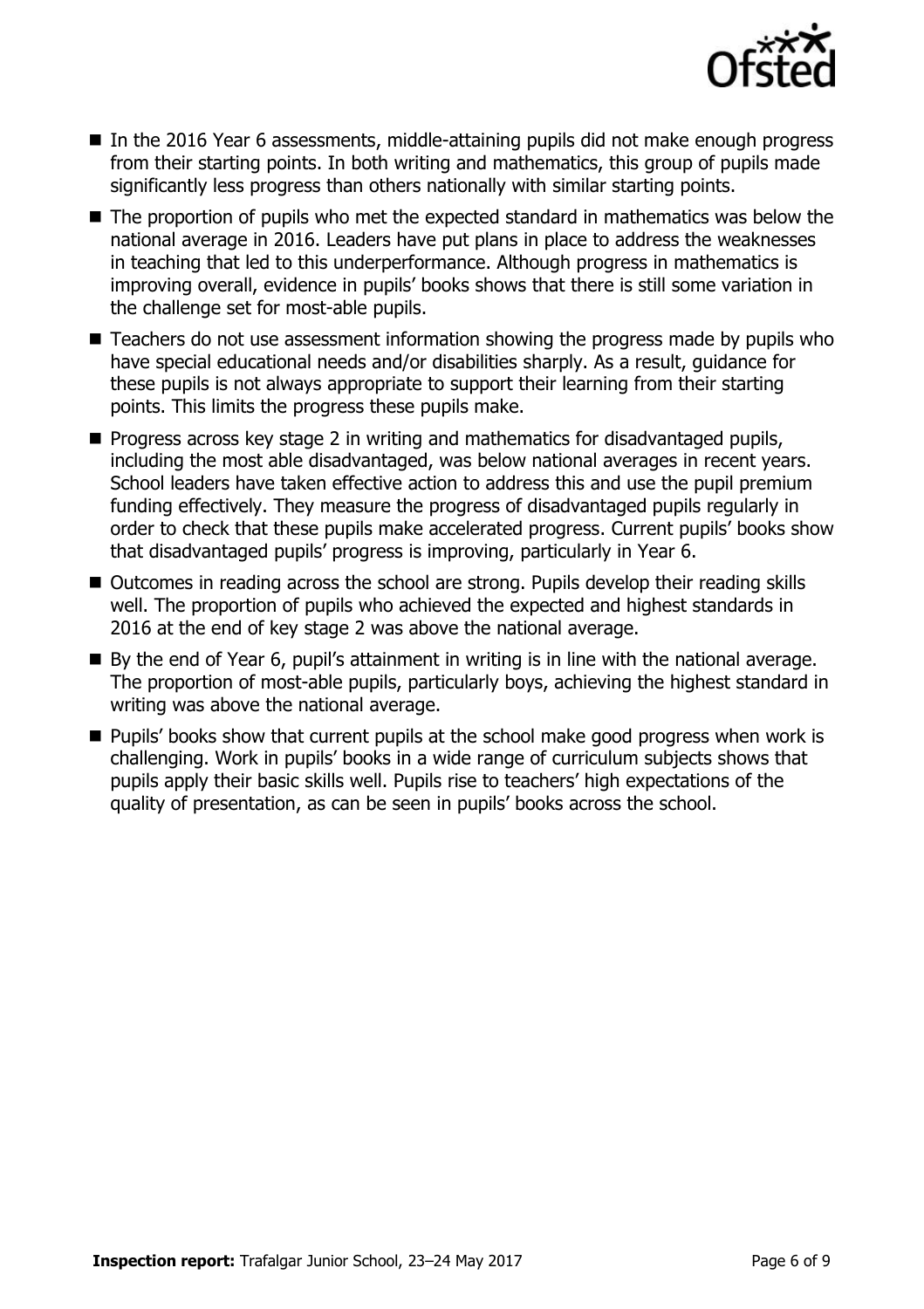

# **School details**

| Unique reference number | 102900                      |
|-------------------------|-----------------------------|
| Local authority         | <b>Richmond upon Thames</b> |
| Inspection number       | 10023632                    |

This inspection was carried out under section 8 of the Education Act 2005. The inspection was also deemed a section 5 inspection under the same Act.

| Type of school                      | <b>Junior</b>                            |
|-------------------------------------|------------------------------------------|
| School category                     | Maintained                               |
| Age range of pupils                 | 7 to 11                                  |
| <b>Gender of pupils</b>             | Mixed                                    |
| Number of pupils on the school roll | 353                                      |
| Appropriate authority               | The governing body                       |
| Chair                               | Dean Rogers                              |
| <b>Headteacher</b>                  | Zoe Griffiths                            |
| Telephone number                    | 020 8894 1606                            |
| Website                             | http://www.trafalgar-jun.richmond.sch.uk |
| <b>Email address</b>                | info@trafalgar-jun.richmond.sch.uk       |
| Date of previous inspection         | $10-11$ January 2013                     |

#### **Information about this school**

- The school meets requirements on the publication of specified information on its website.
- Trafalgar Junior School is larger than the average primary school.
- The proportion of pupils entitled to free school meals is below the national average.
- The proportion of pupils who are from minority ethnic groups and those who speak English as an additional language is also higher than average.
- The proportion of pupils supported by an education, health and care (EHC) plan is higher than the national average.
- The deputy headteacher has been in post since September 2016. At the time of the inspection, the deputy headteacher was leading the school due to the headteacher's long-term absence.
- The school meets the current government floor standards.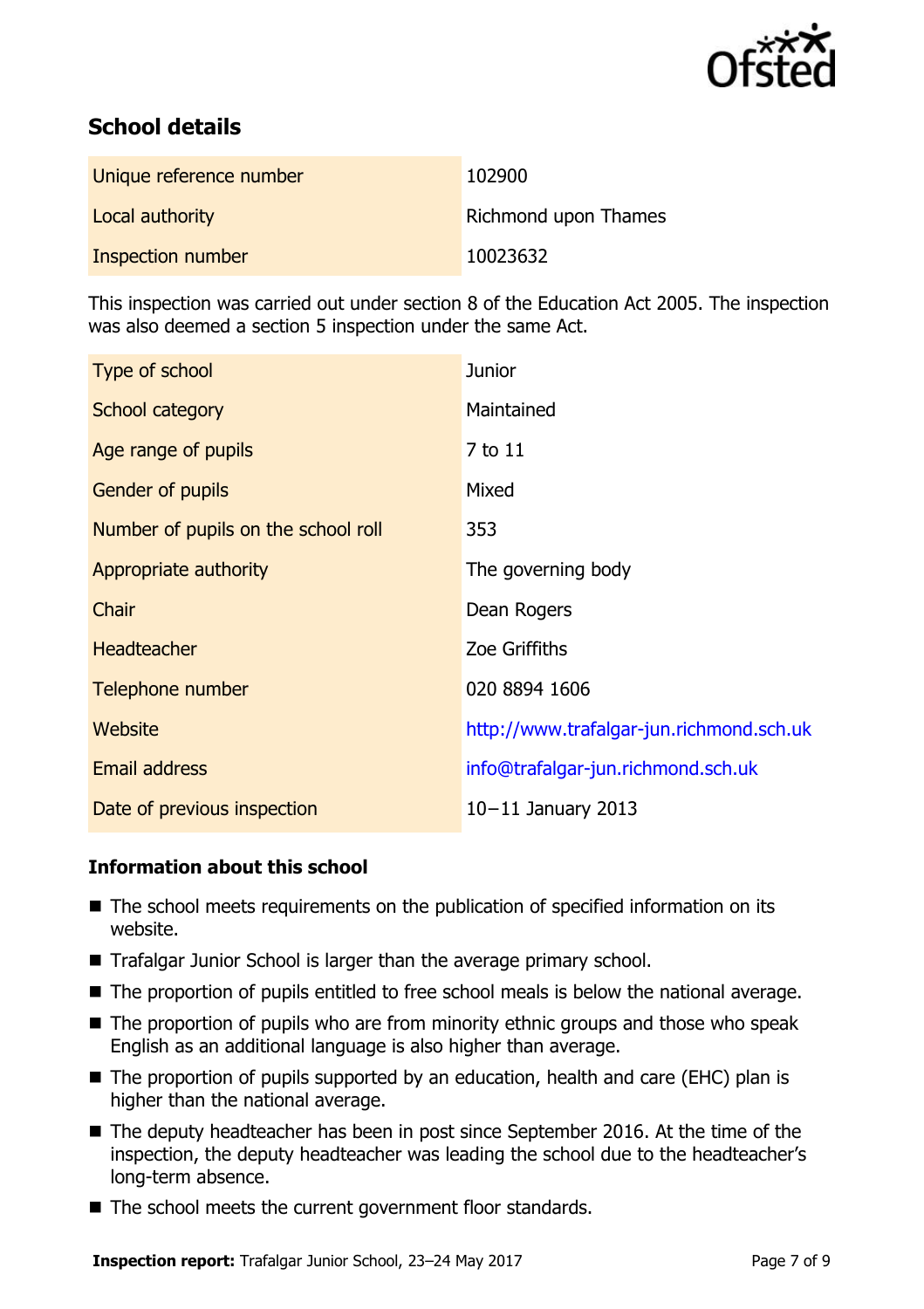

# **Information about this inspection**

- Inspectors observed teaching and learning in all classes, some of which was carried out jointly with senior leaders.
- Pupils' work in a range of subjects was scrutinised.
- Inspectors listened to pupils from Years 3, 4 and 5 read.
- Inspectors observed behaviour at break and lunchtimes.
- Discussions were held with senior and middle leaders, governors, a representative from the local authority, subject leaders, parents and pupils.
- A range of documentation and the school's policies were considered, including the school's self-evaluation, records of pupils' behaviour and attendance, assessment information showing pupils' achievement and minutes from governors' meetings.
- Records, policies, training logs and procedures relating to safeguarding were also reviewed.
- Inspectors took account of the 105 responses to Ofsted's online survey, Parent View. They also took account of the 15 staff responses and 96 pupil responses to the online surveys.

#### **Inspection team**

| Sara Morgan, lead inspector | Her Majesty's Inspector |
|-----------------------------|-------------------------|
| Noeman Anwar                | Her Majesty's Inspector |
| Susan Ladipo                | <b>Ofsted Inspector</b> |